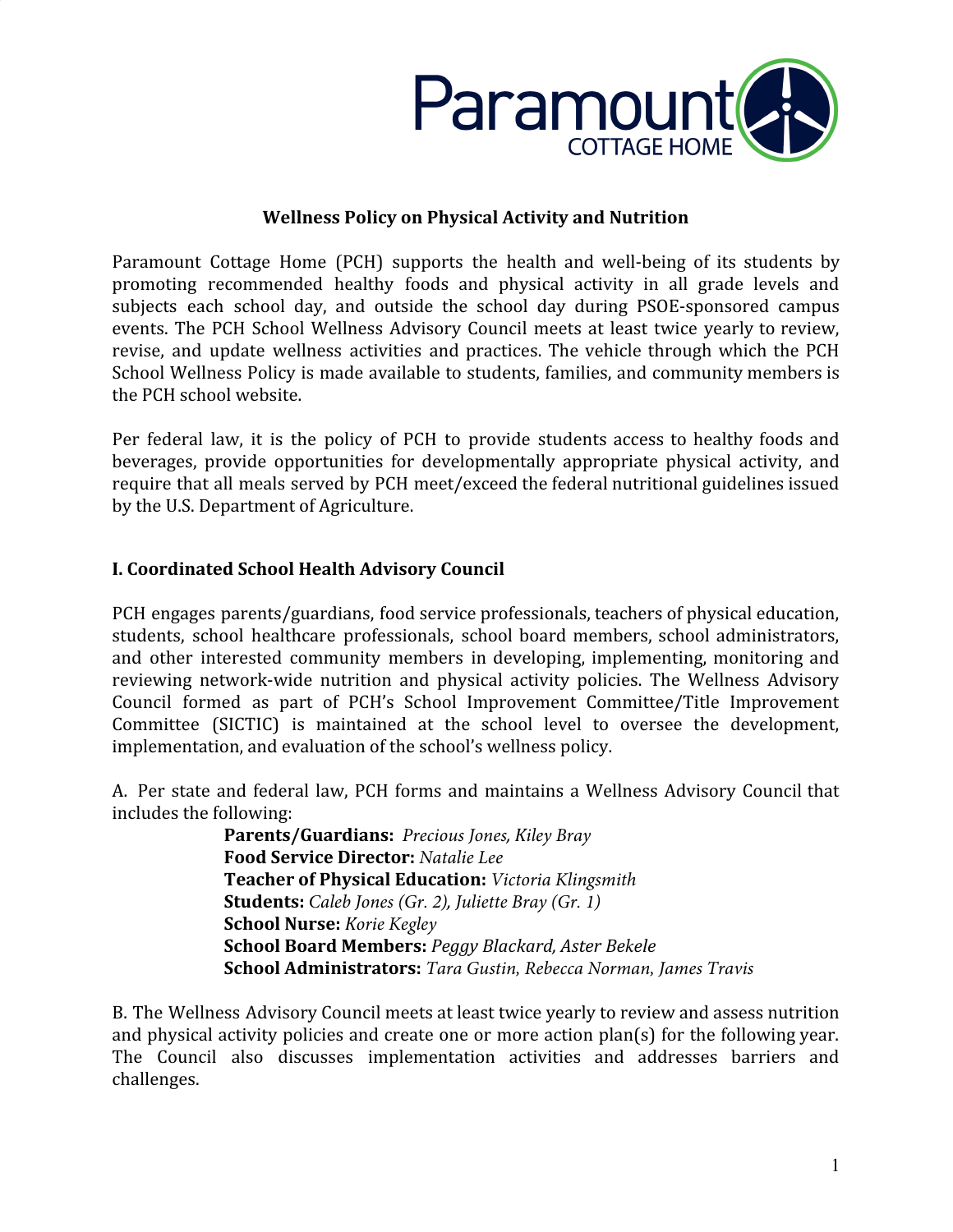

C. The Wellness Advisory Council reports annually to the Chief Executive Officer, Chief Operating Officer, and the Board on the implementation of the PCH Wellness Policy. It includes recommended changes and revisions.

D. The Board adopts, or revises nutrition and physical activity policies based on recommendations made by the Advisory Council.

### **II. Nutrition Education and Nutrition Promotion**

PCH links nutrition education activities to existing health programs and other comparable comprehensive health promotion frameworks of the school and network. Nutrition topics and lessons are integrated into the mathematics, holistic health education, in addition to the broader curricula at PCH, where appropriate. Such topics and lessons are taught at every grade level (K-4) according to the standards of the Indiana Department of Education. The nutrition education lessons provide the knowledge and skills necessary to promote health and acquire skills for reading food Nutrition Facts labels and planning menus. The following nutrition goals have been established for PCH.

#### **Nutrition Education Goals**

1. By May 2022, PCH will deliver at least four nutrition lessons per semester in PE class that foster the adoption and maintenance of healthy eating behaviors.

2. By June 2022, the nutrition education program will work with the school meal program to develop school gardens and use the cafeteria as a learning lab and teaching tool.

### **III. Standards for USDA Child Nutrition Programs and School Meals**

PCH provides and promotes the National School Lunch and Breakfast Programs to ensure that all students have access to healthy foods that support healthier choices and promote optimal learning. Applications for free/reduced priced meals are available on the school website and sent home to all families at the beginning of the school year. Breakfast and lunches served throughout the network's food service program are comply with the USDA National School Lunch and Breakfast standards for meal patterns, nutrient levels and calorie requirements for the ages and grade levels served as specified in 7 CFR 210.10 (school lunches) and 7CFR 220.8 (school breakfasts). Special dietary needs of students are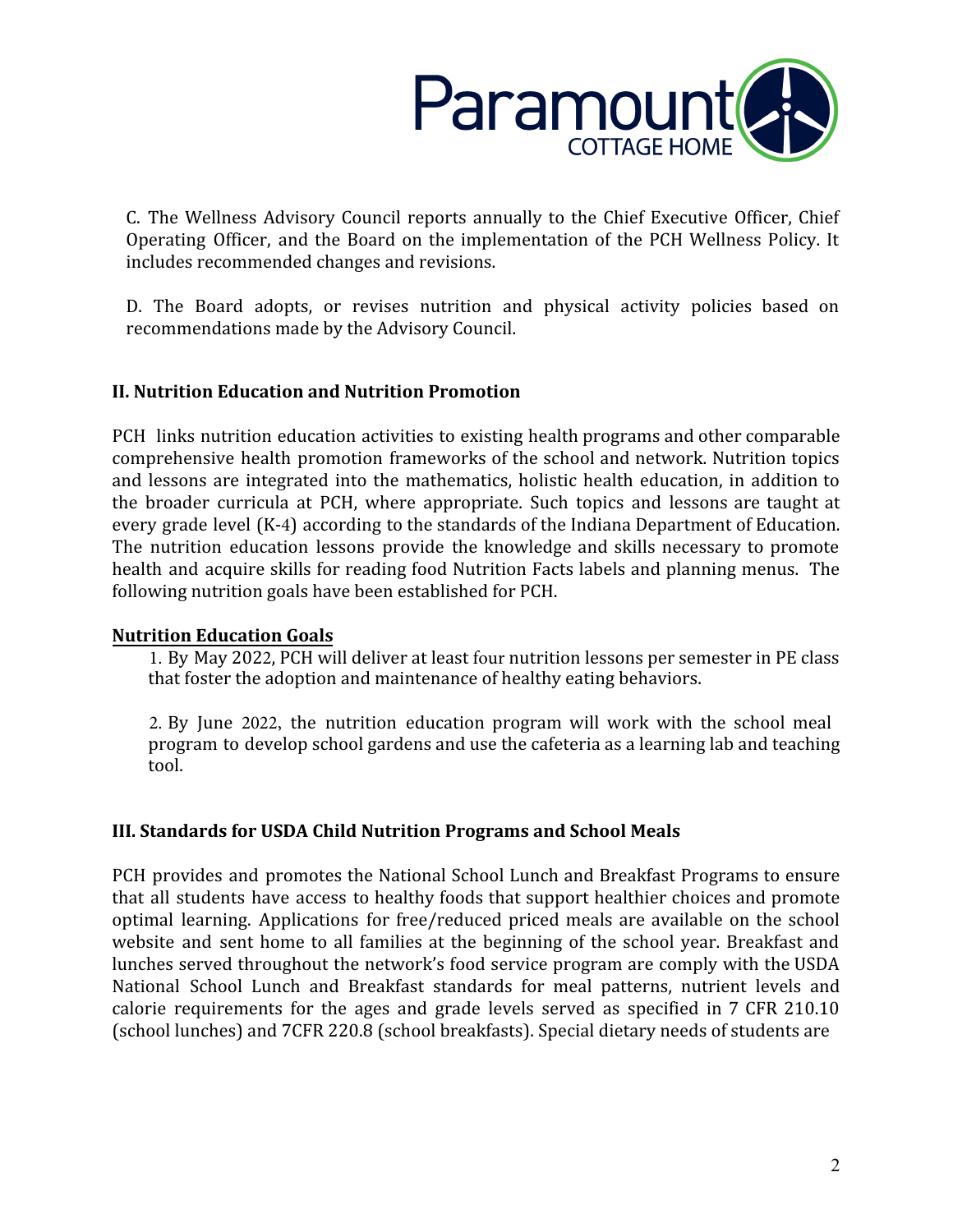

considered when planning meals, according to the document '*Accommodating Children with Special Dietary Needs in the School Nutrition Programs'.* 

The school cafeteria is cashless. All students, regardless of the type of payment they make for school meals or the food being purchased (meal or a la carte), are given a code to enter at the cash register. It is prohibited for students with unpaid balances to be shamed in any way, including announcing their names, using hand stamps to identify them, making them use a different serving line, or sending home clearly marked notices that they have an unpaid balance. Additionally, the school will serve students with a reimbursable meal, regardless of whether the student has money to pay or owes money. Instead, the school will reach out to the family of a child with an outstanding balance to assess whether the child is eligible for free or reduced-price meals.

School community members, including students, parents, staff, and food service provider personnel, are encouraged to participate in school meal programming in a variety of ways. Students have periodic opportunities to taste test healthy new foods being introduced on the menu, inclusive of local, cultural, and ethnic favorites. Additionally, school meals will include and promote fresh, locally grown foods in school meals from farms engaged in sustainable practices whenever possible.

The school ensures that morning bus routines allow students to arrive at school in time to eat breakfast, and that tutoring, clubs and organizational meetings are not scheduled during lunch unless the students are allowed to purchase lunch to be consumed during meetings. After obtaining food, students will have at least 20 minutes to eat lunch.

PCH uses the USDA's Smarter Lunchroom tools and other resources on the USDA website. Additionally, the school discourages the consumption of competitive foods and beverages in place of school meals by limiting competitive food choices during mealtimes in the cafeteria and prohibiting the purchase of snack foods during mealtimes. At least one water fountain is available in the cafeteria, allowing students access to free water throughout the meal period.

Finally, the USDA Professional Standards for State and Local Nutrition Programs are followed to ensure that professional development in the area of food and nutrition is provided for all food service directors, managers, and staff. New and current foodservice directors must complete at least 12 hours, and new and existing managers must complete at least 10 hours. New and current staff members must complete at least six hours.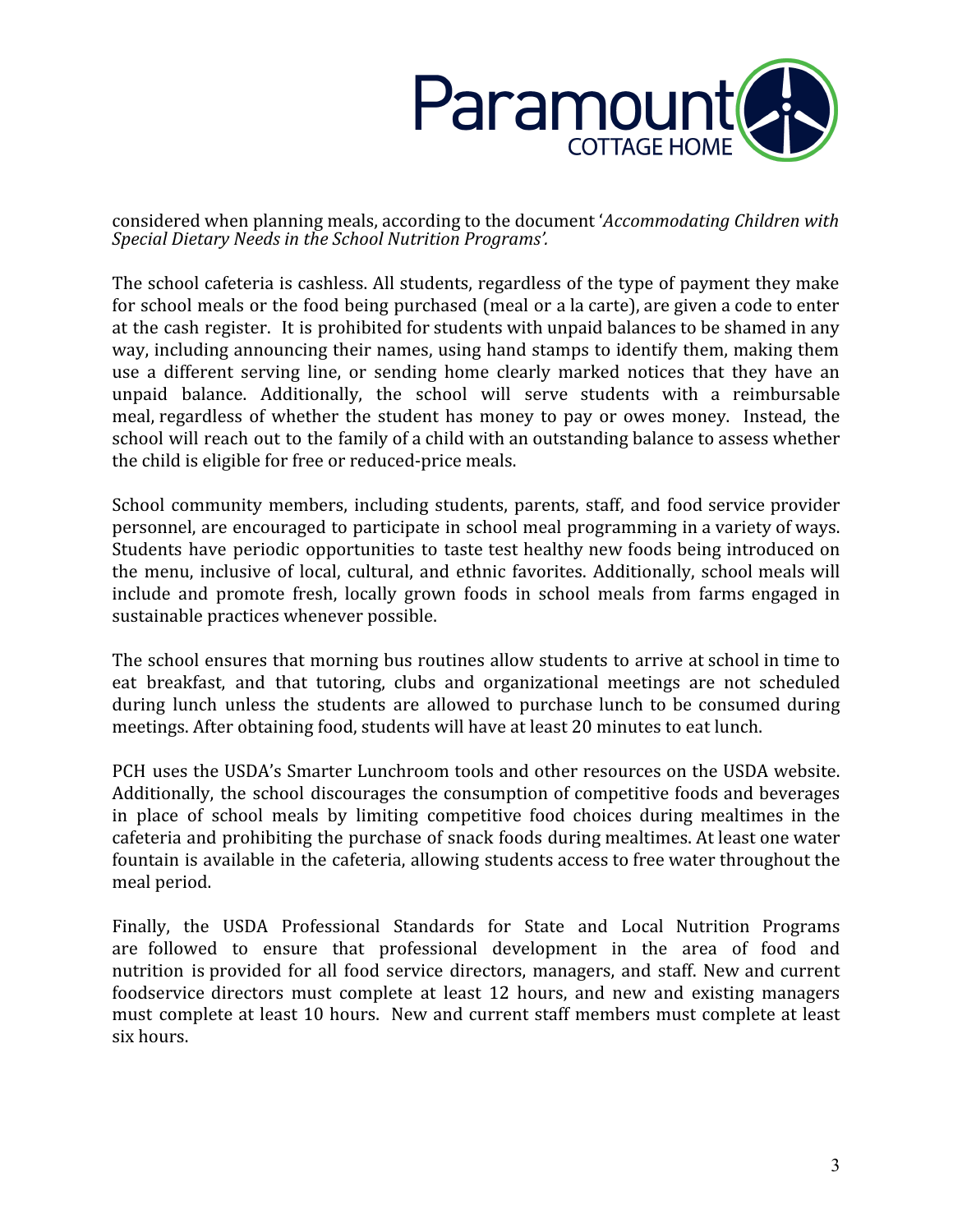

### **IV. Nutrition Standards for Competitive and Other Foods and Beverages**

A. All food and beverages sold to students outside of school meals meet the network and Smart Snack nutrition standards and can be viewed on the school website. Additionally, PCH complies with all federal and state nutrition standards for all foods served in the school, including the guidelines from USDA's Final Rule: Nutrition Standards for All Food Sold in School standards apply to a la carte in the cafeteria, in-school stores, snack bars, vending machines, and any other venues where food or candy may be sold on school campus during the school day, including fundraisers effective July 1, 2014. It is the policy of PCH that all foods and beverages sold to students during the school day on any property under the jurisdiction of the network will meet the USDA school meal and Smart Snacks in school nutrition guidelines. All food items served or offered for sale to students during the school day (from midnight before 30 minutes after the end of the official school day) will meet all federal, state, and local standards for all nutrient and competitive food guidelines.

Students and staff have access to free, safe, and fresh drinking water throughout the school day. Students are allowed to bring bottled water from home. Only milk and 100% juice may be sold to students during the school day. No competitive foods or beverages are or may be sold during the school day, inclusive of food-related fundraisers held during the school day. All vending machines are turned off during the school day.

PCH supports proper and approved nutrition, promote healthy choices, and comply with federal nutrition standards to be brought into the school during the school day for events such as birthdays, classroom and student of the month celebrations, as well as after-school activities such as Back to School Night, SOC (School Community Organization) meetings, STEM (Science Technology, Engineering, Math) Night, tutoring sessions and other school-sponsored community events. Due to concerns about food safety and food allergies, whenever possible the classroom celebrations will focus on activities, and special privileges as rewards for students, such as being line leader or the teacher's helper for the day will be implemented rather than the use of food or beverages as rewards for academic, classroom, sports and club performances.

PCH requires that foods and beverages served to students in before/aftercare, run by the school and outside parties (such as YMCA, Scouts of America, etc.) meet Child and After Care Food Program standards. All snacks sold to students during after school programs meet the same USDA nutrition standards as foods sold during the school day.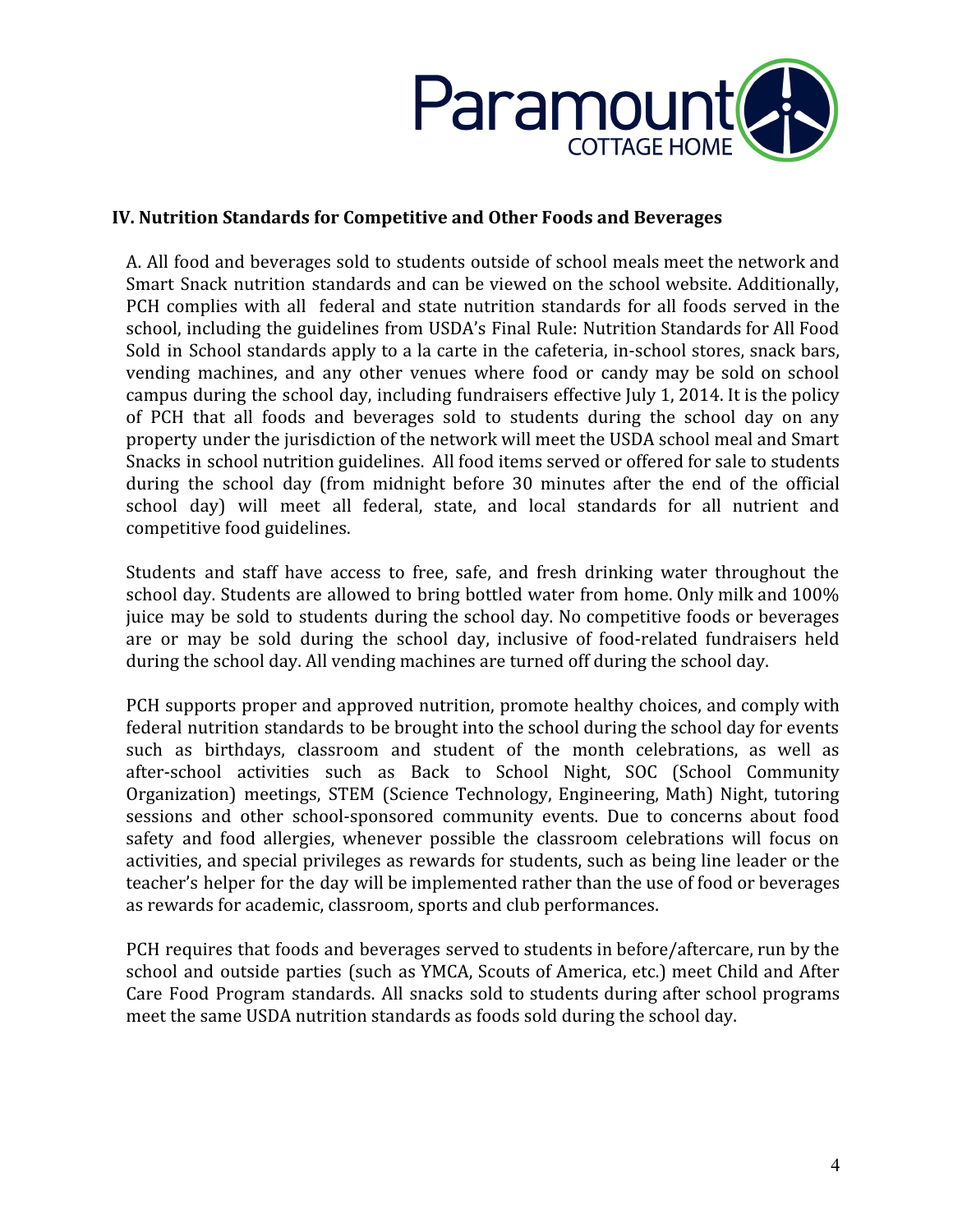

B. Only food marketing materials that promote student health meet the federal nutrition standards, align with the PSOE food service provider and, are board-approved are permitted for display/advertisement in PCH, on its school grounds and campus during the school day and school-sponsored events outside the school day.

# **V. Physical Activity and Physical Education**

PCH supports the health and well-being of its students by promoting physical activity and exercise through physical education class, classroom 'brain breaks,' recess, and other physical activity breaks inclusive of before and after school activities. PCH partners with local government and community-based agencies to support active transport to school to implement a comprehensive active transport program such as the creation of Safe Routes to encourage walking and bicycling to school.

The school network's comprehensive, standards-based physical education curriculum is aligned with established state physical education standards and identifies the progression of skill development in grades K-8. The curriculum is designed to teach the skills needed to foster lifelong habits of physical activity and personal fitness. The network has developed and continues to grow comprehensive school physical activity programs that address family and community engagement in physical activity and provide a wide variety of offerings before and after school, including physical activity clubs and intramurals. The network has developed joint-use agreements with local government and community-based agencies to partner and provide expanded physical activity opportunities for all students and community members.

All students of Paramount Community Schools of Excellence receive the minimum number of minutes per week of physical education instruction throughout the school year. Students may not be exempt from the required physical education class time, nor may there be any substitutions allowed for the physical education time requirement. Elementary students receive 150 minutes, and middle school students receive 225 minutes, all of which are taught by a certified teacher who is endorsed to teach physical education. PCH supports physical activity among its students by incorporating into the master schedule at least 30 minutes of active daily recess and providing at least one physical activity break for every 60 minutes of academic instruction daily.

The school network provides all physical education teachers with annual professional development opportunities that are focused on physical education and activity topics and competencies specifically for physical education teachers. Curriculum revision for physical education follows the formally established IDOE review cycle every five years congruent with other academic subjects.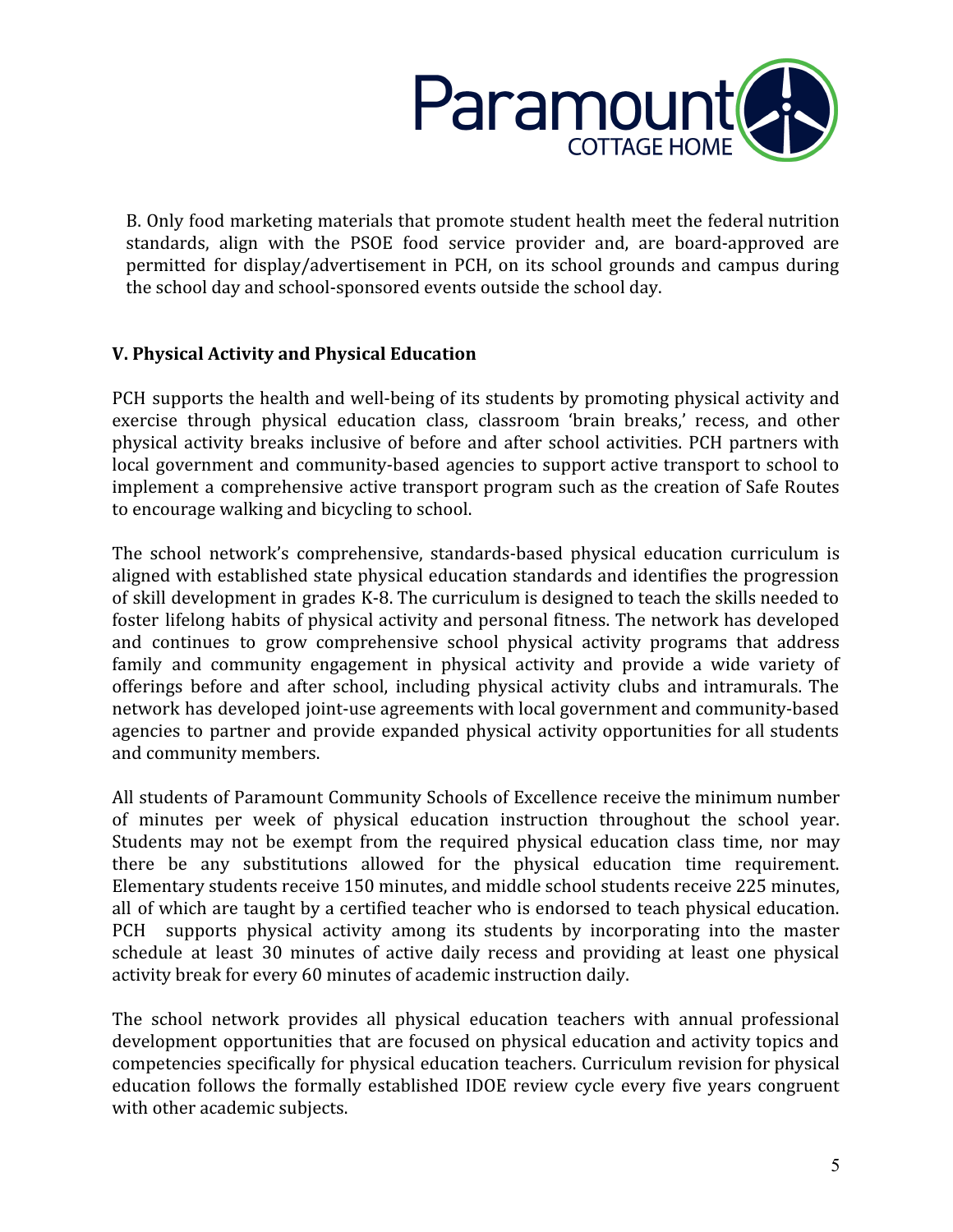

### **Physical Education Activity Goals**

1. By May 2022, physical education classes will provide students with opportunities to learn, practice, and be assessed on developmentally appropriate motor skills and social skills, as well as knowledge at least two times weekly.

2. By May 2022, PCH will provide daily physical activity for students. The physical activity may include the use of recess to meet such requirements. Physical activity will be included during transitional times and brain breaks. Physical activity/recess will not be taken away as a punishment.

# **VI. Wellness Promotion and Marketing**

PCH supports and encourages the health and well-being of its students and staff by creating and promoting policy and environmental supports to provide physical activity and healthy eating opportunities. School staff members are encouraged to model healthy eating and physical activity behaviors. The school network has developed a comprehensive school physical activity program which allows all staff members to participate in physical activity, programs and classes before and after school through free membership to the YMCA.

Staff is prohibited from using food as rewards and are provided with a list of alternative ideas for rewards, such as extra recess or other physical activity when feasible. On the contrary, students shall never be required to engage in physical activity, such as running extra laps or performing other physical activities that the entire class is not involved in, as a behavioral consequence. Likewise, recess, PE, or other physical activities may not be withheld from students as a behavioral consequence for poor behavior or incomplete classwork.

PCH has developed and follows specific marketing guidelines to promote healthy food and beverage choices. The most healthy, robust options, such as fresh fruits and vegetables, are prominently displayed in the cafeteria to encourage students to make healthy eating choices. Marketing on the school campus is limited to those products that are allowed to be sold according to the PSOE nutrition standards consistent with Smart Snacks. Advertising of foods and beverages that are not available for sale in the network schools is strictly prohibited on school property, including busses, building exteriors, scoreboards, etc. Further, the display of brand name foods, logos, and illustrations of unhealthful foods is not allowed. Criteria for selecting educational materials for the school campus include the review of advertising content to ensure that students are not exposed to food marketing of any kind. The network navigation team must approve all advertising in school publications and school media outlets.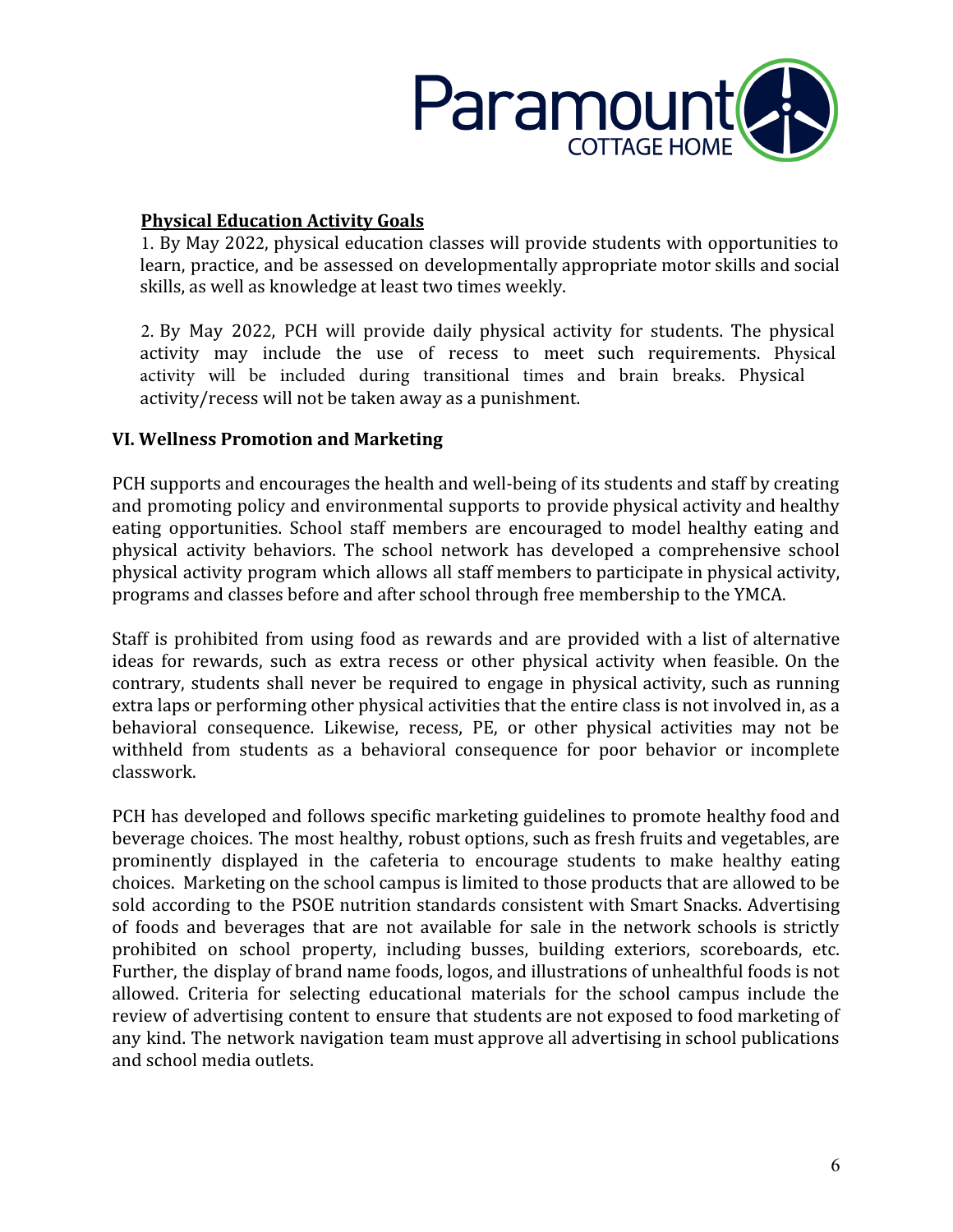

Given concerns about student exposure to marketing, network schools do not participate in incentive programs that promote brands or provide students with free or discounted foods or beverages. Advertising any food or beverage that may not be sold on campus during the school day is prohibited. Advertising of any brand on containers used to serve food or in areas where food is purchased is not permitted.

### **Nutrition Promotion Goals**

1. By January 2022, PCH will promote nutrition through enhancing the cafeteria with the addition of posters, displays, bulletin boards and food/nutrition/health-related artwork from students (pending Network Administrator's approval).

2. By January 2022, PCH will promote nutrition to parents, families and the community through sharing information on the school menu, parent information bulletin board, class newsletters, website and social media; in addition to food/nutrition/health-related classroom projects, school events or activities.

# **VII. Implementation, Evaluation and Communication**

Through the implementation and enforcement of the Wellness Policy, PCH maintains and cultivates an environment that supports opportunities for physical activity and healthy eating behaviors. Each year a letter is sent to the school community via email and is posted on the school website inviting members of the community to join the Wellness Advisory Council. Parents, students, representatives of the school food authority, PE teachers, school health professionals, the school board, school administrators, and the general public are encouraged to participate in the development, implementation, review, and update of the wellness policy. The PCH Wellness Advisory Council meets at least twice yearly to review and assess nutrition and physical activity policies and create one or more action plan(s) for the following year.

The PSOE Chief Operating Officer ensures compliance with network-wide nutrition and physical activity policies. The principal or building level administrator ensures that the wellness policy is promoted to the faculty, staff, parents, and students of the school, and is posted on the school website. The principal or building level administrator is responsible for retaining all compliance documentation including but not limited to policy and regulations, assessment and evaluation reports, and the current wellness policy and plan. The Wellness Advisory Council conducts a quantitative review of policy implementation every three years using the Wellness School Assessment Tool-Implementation (WellSAT-I 3.0). The triennial progress report includes an assessment on compliance, the extent to which the PCH Wellness Policy compares to model wellness policies, and progress made in